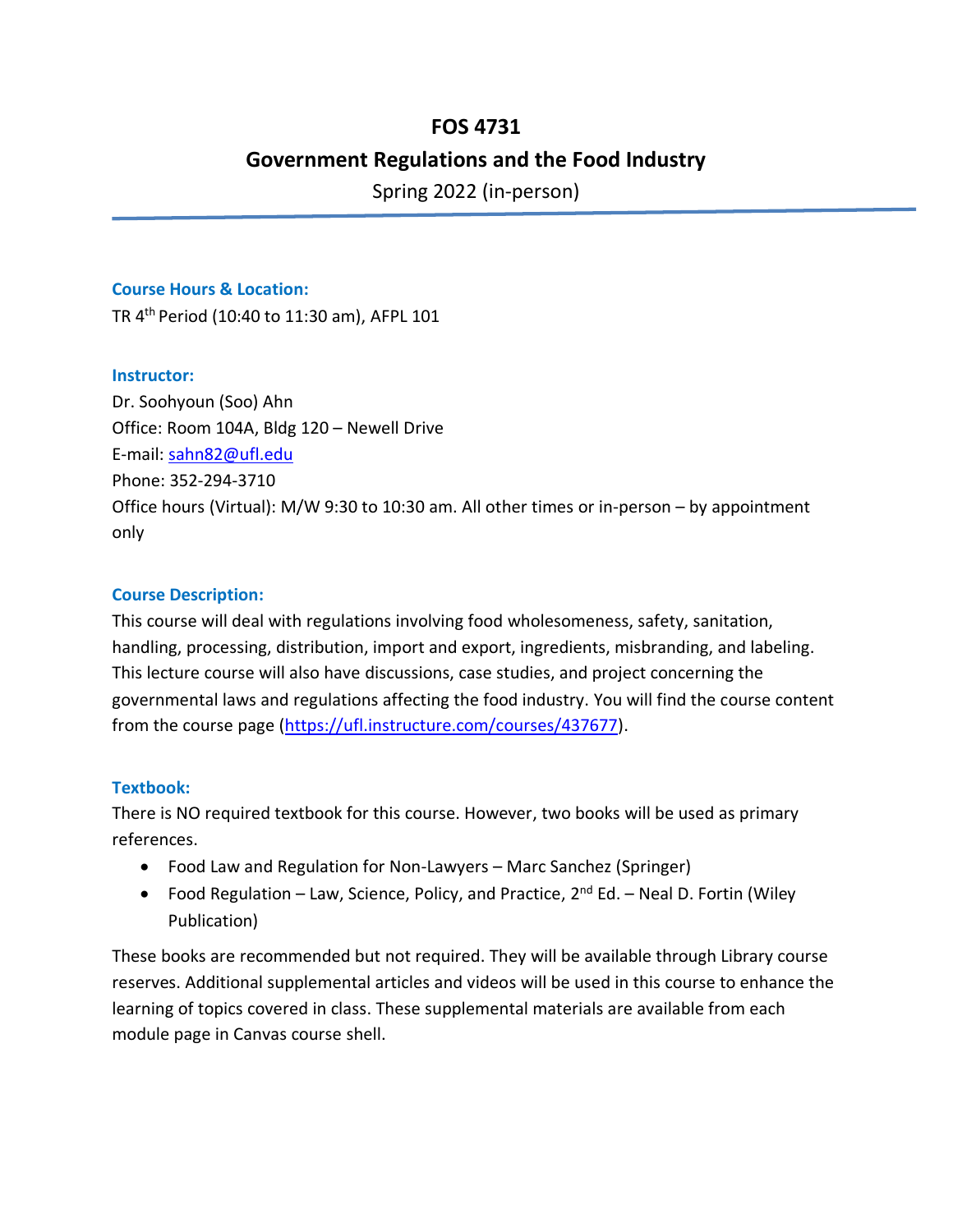**Course Format:** Students will acquire knowledge of the current food regulations and their enforcement through the lectures, class discussions, reading and assignments.

**Prerequisite:** FOS 3042 or with department permission

### **Course Objectives and Learning Goals:**

After completing this course, students should be able to

- 1. Explain the US legal system and rulemaking process
- 2. Describe social background or landmark cases that led to the establishment of major US Food Laws and Regulations.
- 3. Distinguish the function and role of US government agencies that are responsible food regulations and enforcement
- 4. Describe the requirements of food labeling and nutrition labeling.
- 5. Explain when food product(s) can be deemed adulterated with examples
- 6. Compare major US food safety regulations and describe regulatory requirements under each food safety regulations.

### **Grading:**

| Total                             | 100 %           |
|-----------------------------------|-----------------|
| Group discussion & presentation** | 20%             |
| Assignment                        | 20 %            |
| Exams $(4)^*$                     | 60 % (15% each) |

\*Each exam (~50 min, open note exam) will each cover 1/4 of the course materials and be equally weighted. Detailed information on topics is shown below.

\*\*This is subject to the final number of class enrollment. If we end up with too big/small class, this will be replaced with an individual assignment.

#### **Grading scale\*:**

| <b>Passing</b><br>grade    | A            | $B+$  | В     | <b>B-</b> | $C+$ | C                                             | $\mathsf{C}$ | D+ | D-    |     |
|----------------------------|--------------|-------|-------|-----------|------|-----------------------------------------------|--------------|----|-------|-----|
| <b>Course</b><br>Average % | $90-$<br>100 | 87-89 | 83-86 |           |      | 80-82   77-79   73-76   70-72   67-69   63-66 |              |    | 60-62 | <60 |

\*Grading scale is based on rounded up average. There is no curb in this course.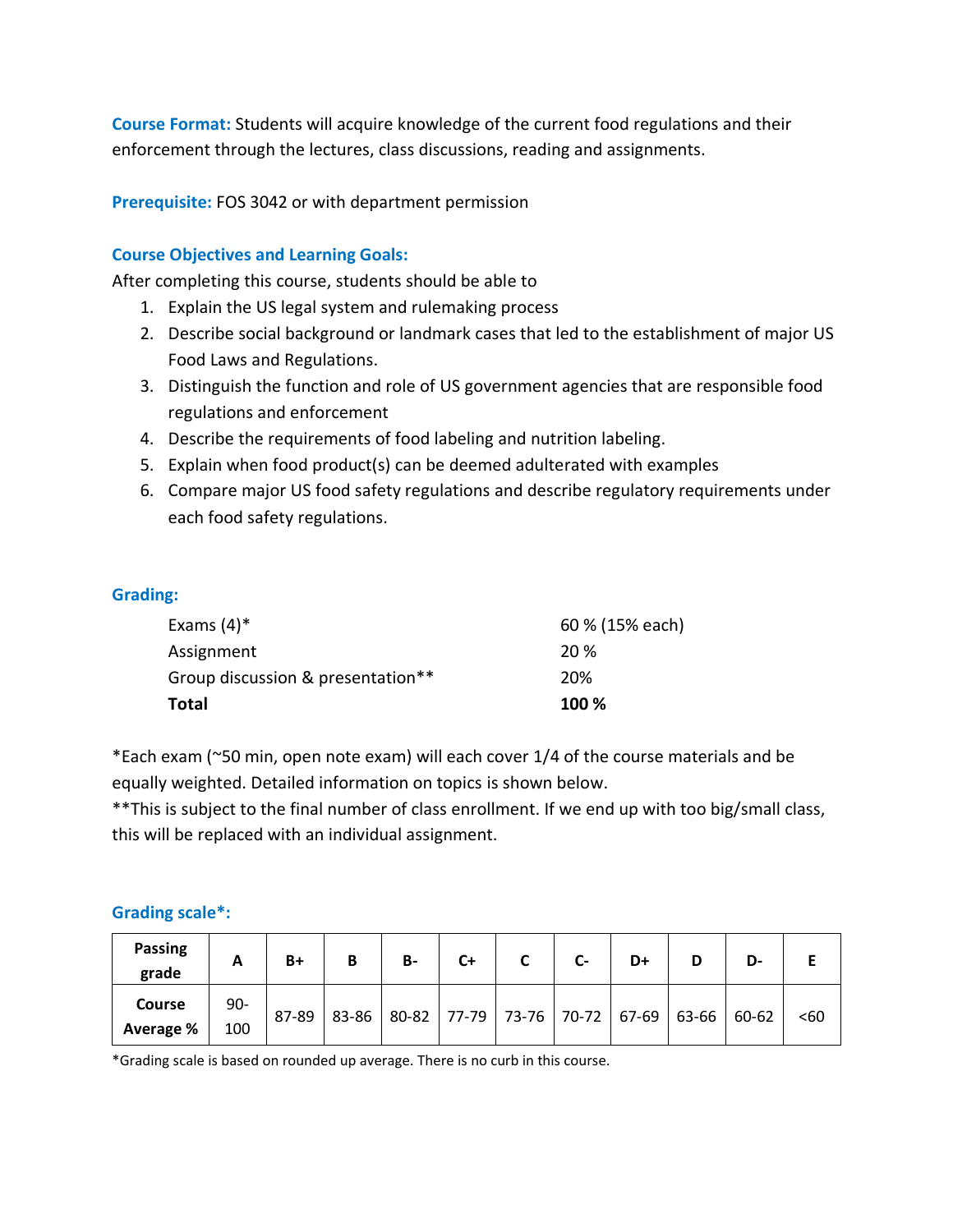### **Exam Details:**

There are 4 exams in this course. Each exam covers multiple modules (but non-cumulative), and contains multiple choice, True/False, and short essay questions. All exams in this course are *open-note/open-book*.

### **Group Discussion Details:**

Students will be assigned to work in a group of 4-5 (depending on the final enrollment number). Each group will be given a list of food regulation-related questions, and work together to answer all questions. Each group will have topics that are briefly introduced in class but not discussed in detail and thus it will require thorough research and study of topics. Although discussion time will be given in class whenever possible, each group is strongly encouraged to organize virtual or in-person meetings for discussion and use discussion board on Canvas. Keep in mind the group discussion and presentation can be replaced with individual assignment when we have too small/big class.

### **Policy regarding Make-up exam:**

Each exam will be given as scheduled in course outline (see Tentative Course Outline). Students must take the exams on the day scheduled. Make-up exams will be allowed in case of emergencies or legitimate reasons (illness, family emergency)**.** In those excusable circumstances, students should notify the instructor **PRIOR TO** the scheduled exam and provide a proper proof afterwards (if applicable)**.** All make-up exams must be taken **within two days of the scheduled exam** (so make-up by the following Thursday for Tuesday exams; make-up by the following Monday for Thursday exams).

### **Policy regarding late submission:**

All assignment and work must be completed and submitted by the designated due dates. Extension of due dates can be allowed in case of emergencies or legitimate reasons (see above). However, this should be discussed with the instructor **prior to the due**. Late submission of assignments and work will be still be accepted but with late penalty of 10% per day.

### **Course Communication**

Important announcements related to the course will be made through Canvas under Announcements. This will also generate an email that will be delivered to your Gatorlink email. In this course, I mostly communicate with students via e-mail (the one on file with UF). So, if you use other e-mail accounts, please check your UF e-mail regularly or set-up forwarding on the UF system. While I do my best to reply to your emails as quickly as possible, please allow 48 hours to receive a reply.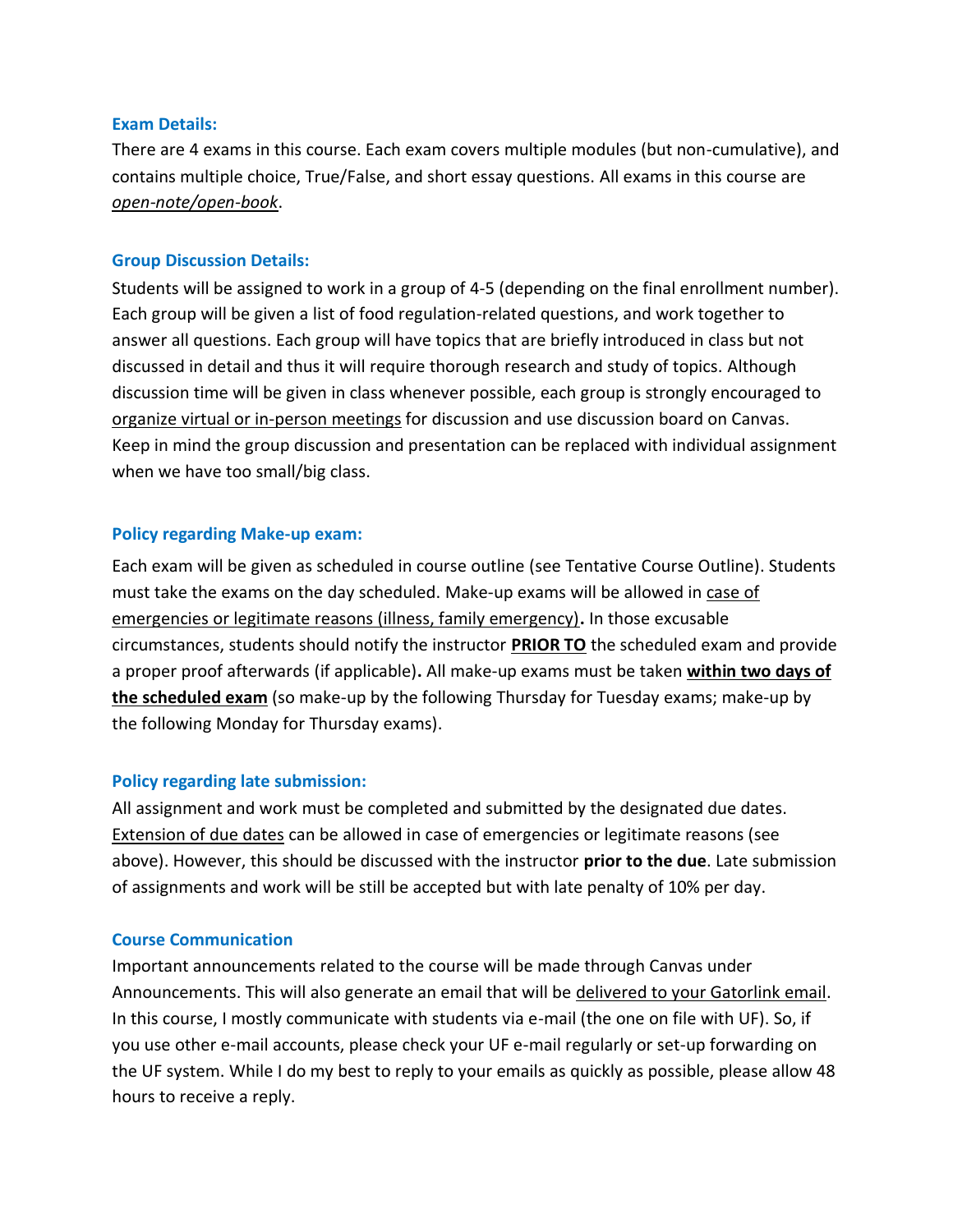#### **Course Evaluation**

Students are expected to provide professional and respectful feedback on the quality of instruction in this course by completing course evaluations online via GatorEvals. Guidance on how to give feedback in a professional and respectful manner is available at [https://gatorevals.aa.ufl.edu/students/.](https://gatorevals.aa.ufl.edu/students/) Students will be notified when the evaluation period opens, and then can complete evaluations through the email they receive from GatorEvals, in their Canvas course menu under GatorEvals, or via [https://ufl.bluera.com/ufl/.](https://ufl.bluera.com/ufl/) Summaries of course evaluation results are available to students at [https://gatorevals.aa.ufl.edu/public](https://gatorevals.aa.ufl.edu/public-results/)[results/](https://gatorevals.aa.ufl.edu/public-results/)

#### **Academic Honesty:**

Student Conduct Code and Student Honor Code from University of Florida will be enforced on the case of disruptive/endangering behavior and infringement of academic integrity, including **plagiarism, cheating and prohibited collaboration or consultation**. Any incident will be reported to Student Conduct & Conflict Resolution (SCCR). Details can be found at: [https://sccr.dso.ufl.edu/policies/student-honor-code-student-conduct-code/.](https://sccr.dso.ufl.edu/policies/student-honor-code-student-conduct-code/)

#### **Accommodation for Students with Disabilities:**

The Disability Resource Center provides services to students with physical, learning, sensory or psychological disabilities. Services include registering disabilities, recommending academic accommodations within the classroom, accessing special adaptive computer equipment, and mediating any other issues. Disability Resource Center can be reached at 352-392-8565 or [accessuf@ufsa.ufl.edu,](mailto:accessuf@dso.ufl.edu) and is located at 001 Reid Hall. Detailed information is available at: [https://disability.ufl.edu/.](https://disability.ufl.edu/)

### **COVID-19 related Classroom Policy (IMPORTANT!):**

In response to COVID-19, the following practices are in place to maintain your learning environment, to enhance the safety of our in-classroom interactions, and to further the health and safety of ourselves, our neighbors, and our loved ones.

• If you are not vaccinated, get vaccinated. Vaccines are readily available at no cost and have been demonstrated to be safe and effective against the COVID-19 virus. Visit this link for details on where to get your shot, including options that do not require an appointment: https://coronavirus.ufhealth.org/vaccinations/vaccineavailability. Students who receive the first dose of the vaccine somewhere off-campus and/or outside of Gainesville can still receive their second dose on campus.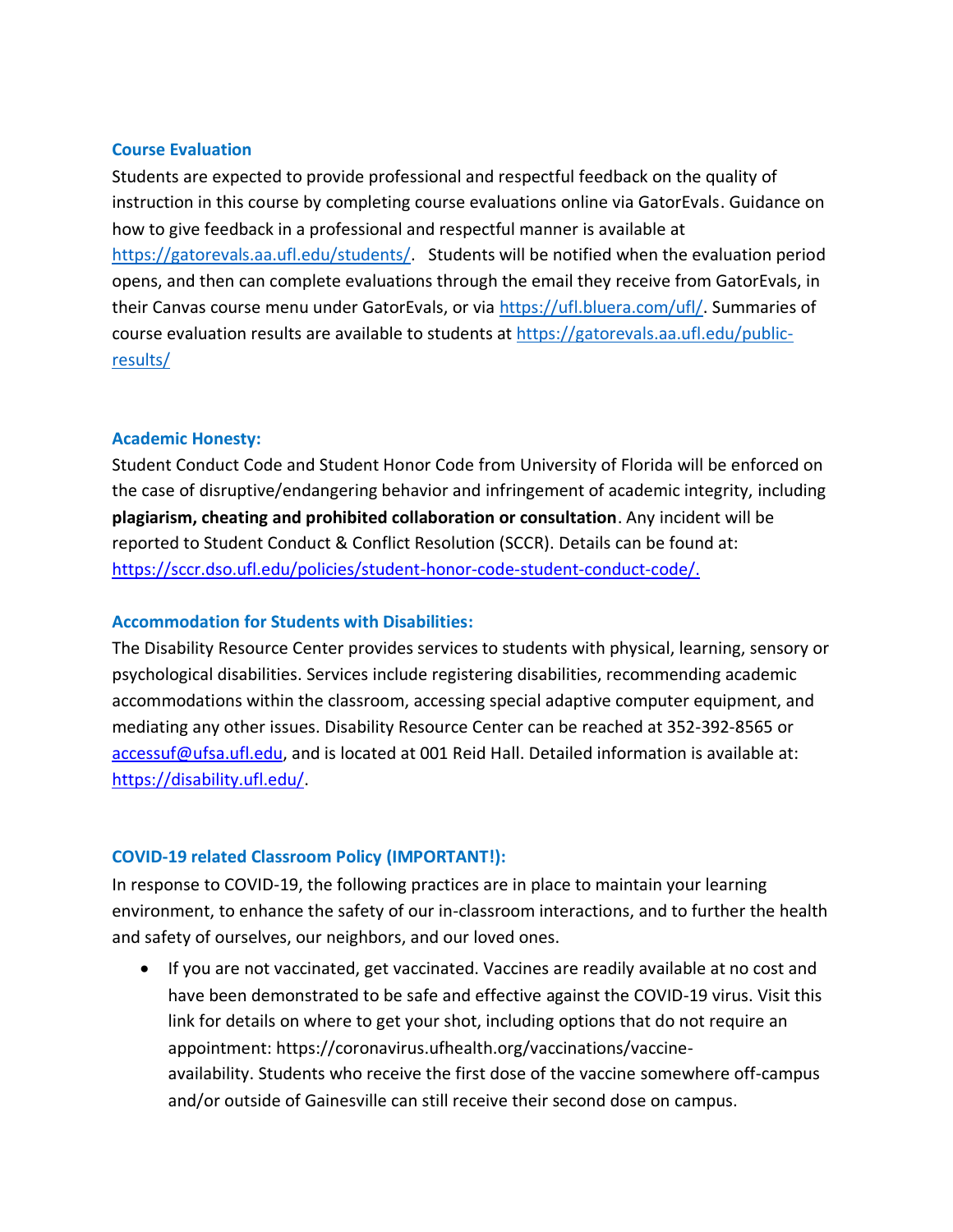- You are expected to wear approved face coverings at all times during class and within buildings even if you are vaccinated. Please continue to follow healthy habits, including best practices like frequent hand washing. Following these practices is our responsibility as Gators.
	- o Sanitizing supplies are available in the classroom if you wish to wipe down your desks prior to sitting down and at the end of the class.
	- o Hand sanitizing stations will be located in every classroom.
- If you are sick, stay home and self-quarantine. Please visit the UF Health Screen, Test & Protect website about next steps, retake the questionnaire and schedule your test for no sooner than 24 hours after your symptoms began. Please call your primary care provider if you are ill and need immediate care or the UF Student Health Care Center at 352-392-1161 (or email covid@shcc.ufl.edu) to be evaluated for testing and to receive further instructions about returning to campus. UF Health Screen, Test & Protect offers guidance when you are sick, have been exposed to someone who has tested positive or have tested positive yourself. Visit the UF Health Screen, Test & Protect website for more information.
	- $\circ$  Course materials will be provided to you with an excused absence, and you will be given a reasonable amount of time to make up work.
	- $\circ$  If you are withheld from campus by the Department of Health through Screen, Test & Protect you are not permitted to use any on campus facilities. Students attempting to attend campus activities when withheld from campus will be referred to the Dean of Students Office.
- Continue to regularly visit coronavirus.UFHealth.org and coronavirus.ufl.edu for up-todate information about COVID-19 and vaccination.

## **In-Class Recording Policy:**

Students are allowed to record video or audio of class lectures. However, the purposes for which these recordings may be used are strictly controlled. The only allowable purposes are (1) for personal educational use, (2) in connection with a complaint to the university, or (3) as evidence in, or in preparation for, a criminal or civil proceeding. All other purposes are prohibited. Specifically, students may not publish recorded lectures without the written consent of the instructor.

A "class lecture" is an educational presentation intended to inform or teach enrolled students about a particular subject, including any instructor-led discussions that form part of the presentation, and delivered by any instructor hired or appointed by the University, or by a guest instructor, as part of a University of Florida course. A class lecture does not include lab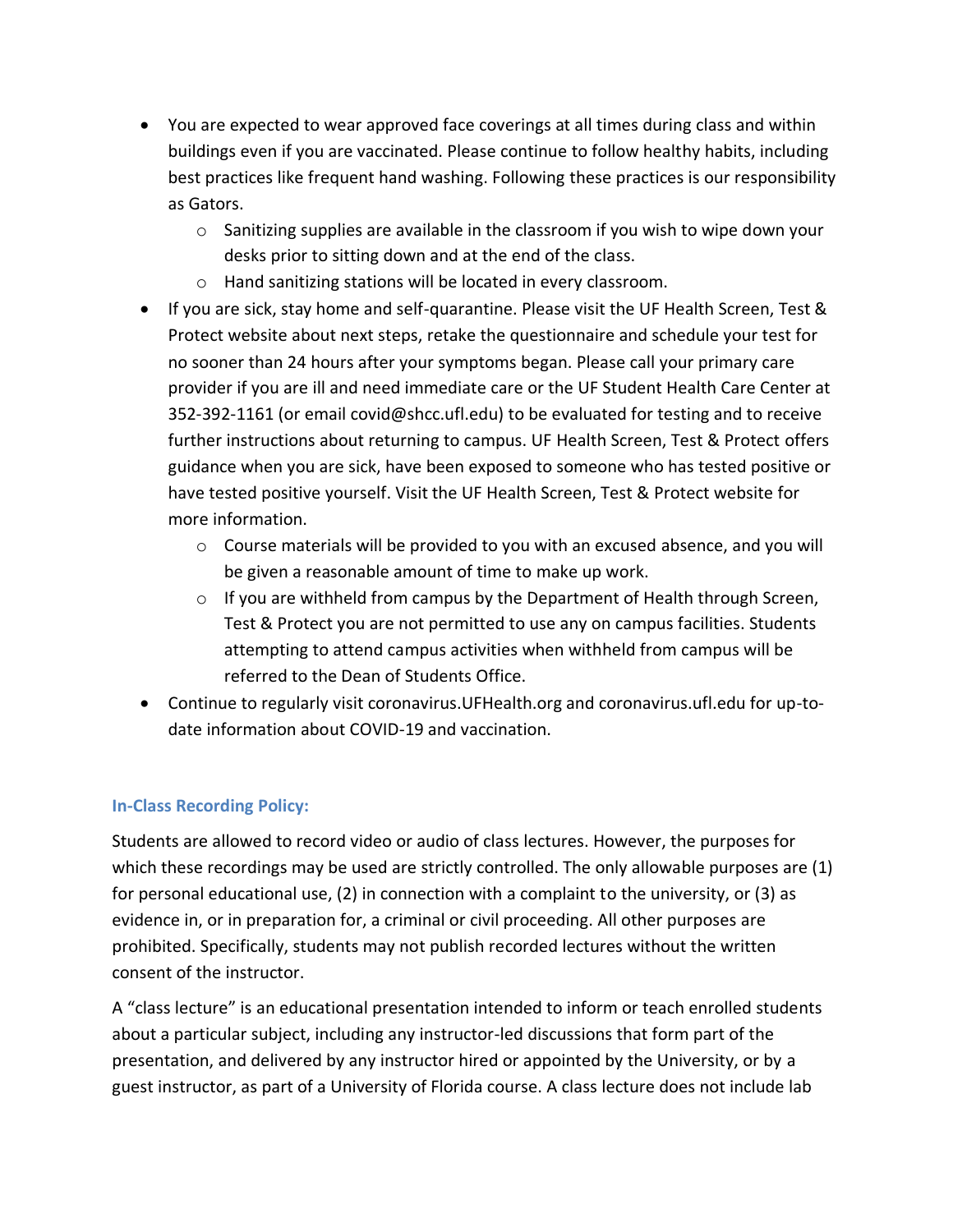sessions, student presentations, clinical presentations such as patient history, academic exercises involving solely student participation, assessments (quizzes, tests, exams), field trips, private conversations between students in the class or between a student and the faculty or lecturer during a class session.

Publication without permission of the instructor is prohibited. To "publish" means to share, transmit, circulate, distribute, or provide access to a recording, regardless of format or medium, to another person (or persons), including but not limited to another student within the same class section. Additionally, a recording, or transcript of a recording, is considered published if it is posted on or uploaded to, in whole or in part, any media platform, including but not limited to social media, book, magazine, newspaper, leaflet, or third party note/tutoring services. A student who publishes a recording without written consent may be subject to a civil cause of action instituted by a person injured by the publication and/or discipline under UF Regulation 4.040 Student Honor Code and Student Conduct Code.

### **Campus Helping Resources:**

On-campus resources are available for students having personal problems that interfere with their wellbeing and/or academic performances.

Health and Wellness:

- U Matter, We Care: If you or someone you know is in distress, please contact umatter@ufl.edu, 352-392-1575, or visit umatter.ufl.edu/ to refer or report a concern and a team member will reach out to the student in distress.
- Counseling and Wellness Center: Visit counseling.ufl.edu/ or call 352-392-1575 for information on crisis services as well as non-crisis services.
- Student Health Care Center: Call 352-392-1161 for 24/7 information to help you find the care you need, or visit shcc.ufl.edu/.
- University Police Department: Visit<https://police.ufl.edu/> or call 352-392-1111 (or 9-1-1 for emergencies).
- UF Health Shands Emergency Room/Trauma Center: For immediate medical care, call 352-733-0111 or go to the emergency room at 1515 SW Archer Road, Gainesville, FL 32608; [https://ufhealth.org/emergency-room-trauma-center.](https://ufhealth.org/emergency-room-trauma-center)

### Academic Resources

● E-learning technical support: Contact the UF Computing Help Desk at 352-392-4357 or via e-mail [athelpdesk@ufl.edu.](mailto:athelpdesk@ufl.edu)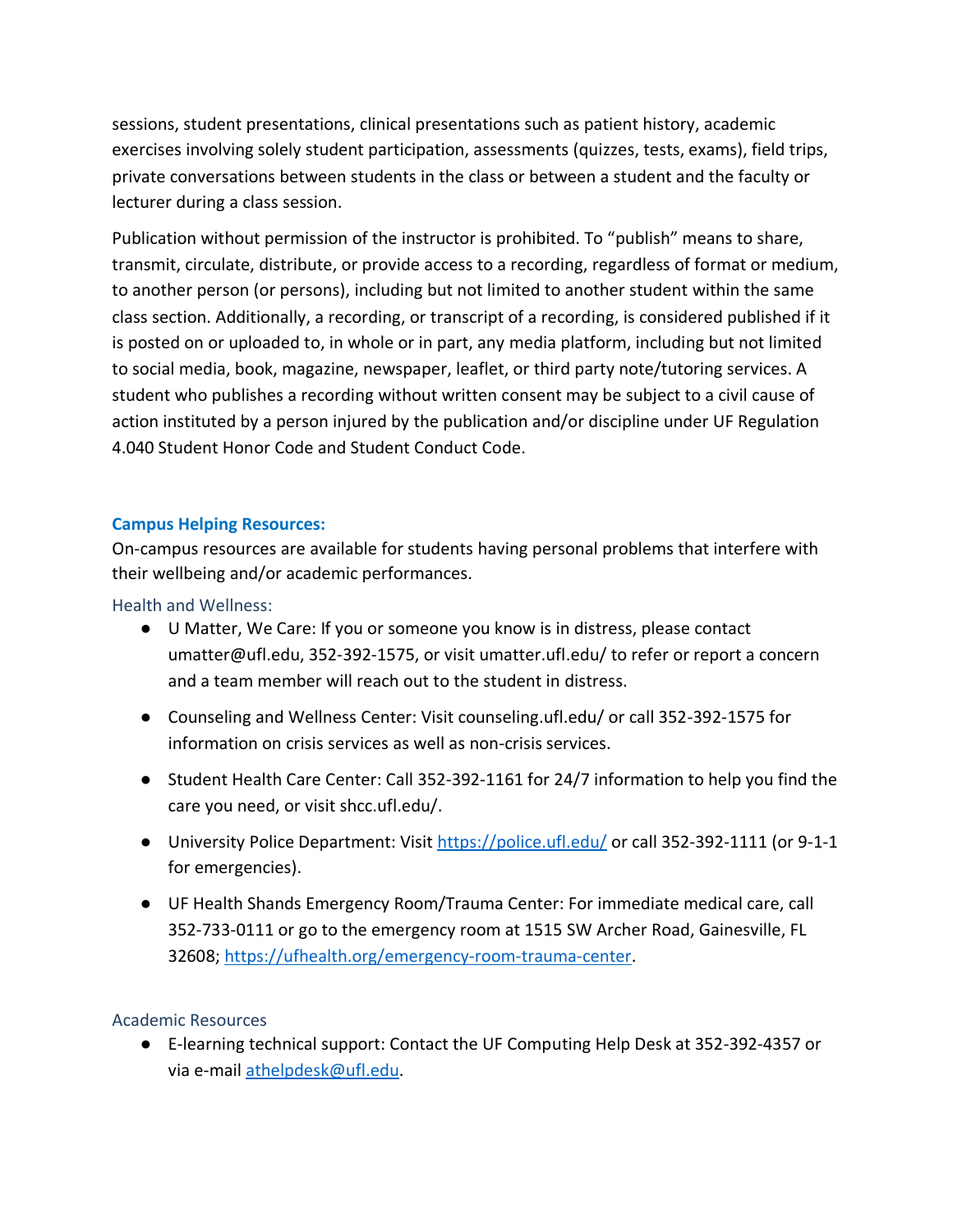- Career Connections Center: Reitz Union Suite 1300, 352-392-1601. Career assistance and counseling services; [https://career.ufl.edu/.](https://career.ufl.edu/)
- Library Support: various ways to receive assistance with respect to using the libraries or finding resources;<https://cms.uflib.ufl.edu/ask>
- Teaching Center: Broward Hall, 352-392-2010 or to make an appointment 352-392 6420. General study skills and tutoring;<https://teachingcenter.ufl.edu/>
- Writing Studio:2215 Turlington Hall, 352-846-1138. Help brainstorming, formatting, and writing papers;<https://writing.ufl.edu/writing-studio/>
- Student Complaints On-Campus: sccr.dso.ufl.edu/policies/student-honor- code-studentconduct-code/On-Line Students Complaints: [https://distance.ufl.edu/student](https://distance.ufl.edu/student-complaint-process/)[complaint-process/](https://distance.ufl.edu/student-complaint-process/)

| <b>Week</b>    | <b>Dates</b>     | <b>Module/Topic/Exam/Assignment</b>          |
|----------------|------------------|----------------------------------------------|
| $\mathbf{1}$   | Jan 6            | Course Introduction                          |
| $\overline{2}$ | Jan 11, 13       | Module 1. History of Food Regulation         |
| 3              | <b>Jan 18</b>    | Module 1. History of Food Regulation         |
|                | <b>Jan 20</b>    | Module 2. US legal System                    |
| 4              | <b>Jan 25</b>    | Module 2. US legal System                    |
|                | Jan 27           | Module 3. Overview of US Government Agencies |
| 5              | Feb 1            | Module 3. Overview of US Government Agencies |
|                | Feb <sub>3</sub> | Exam 1                                       |
| 6              | Feb 8            | Module 4. Introduction to FD&CA              |
|                | Feb 10           | Module 5. Food Labeling                      |
| 7              | Feb 15, 17       | Module 5. Food Labeling                      |
|                |                  |                                              |

### **Tentative Course Outline<sup>1</sup> :**

<sup>&</sup>lt;sup>1</sup>Circumstances may arise during the course that may prevent the instructor from fulfilling components of this syllabus; therefore, syllabus should be viewed as a guide and is subject to change. Students will be notified of any changes.